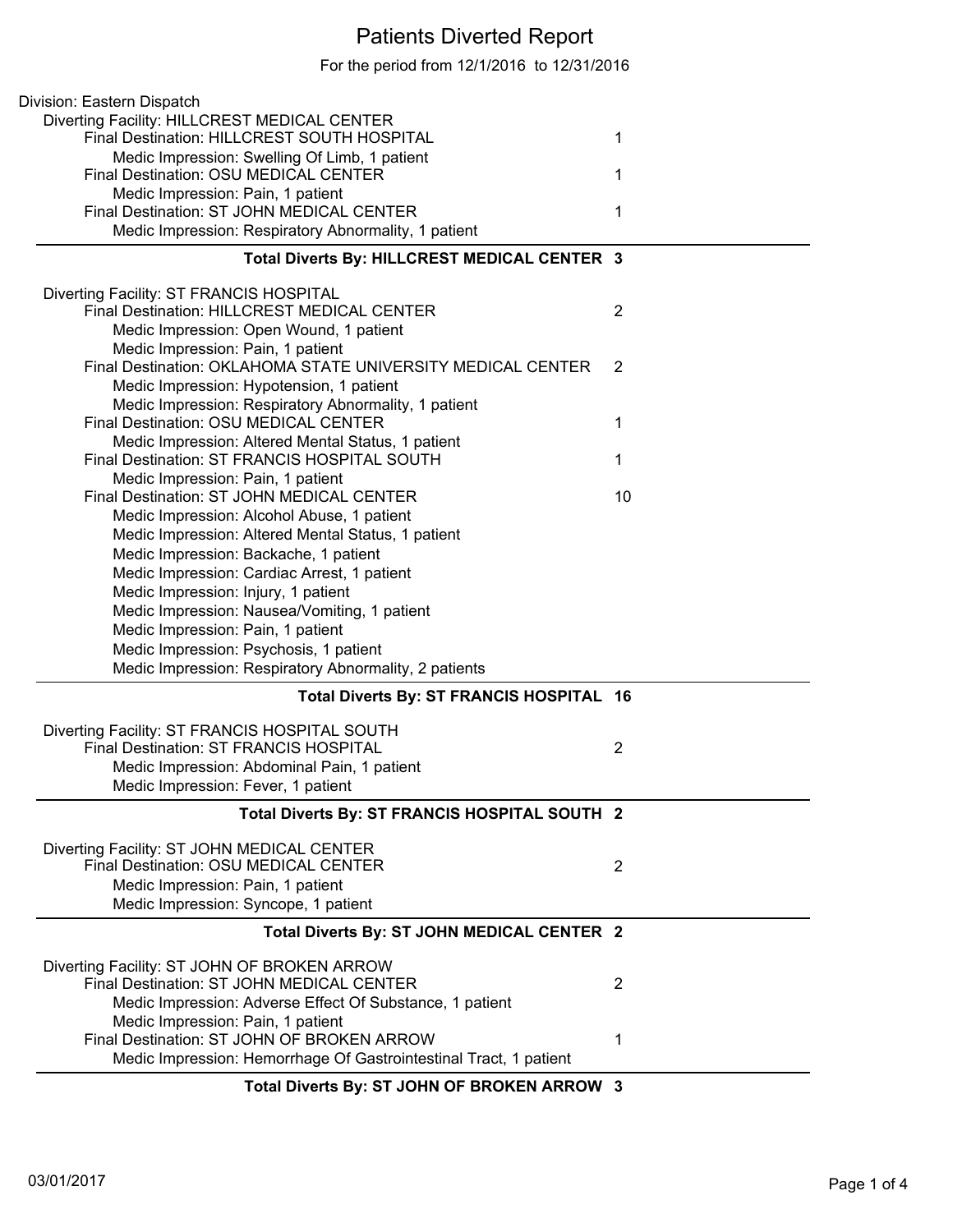| Division: Western Dispatch                                        |                |
|-------------------------------------------------------------------|----------------|
| Diverting Facility: BAPTIST INTEGRIS MEDICAL CENTER               |                |
| Final Destination: ALLIANCEHEALTH - DEACONESS                     | $\overline{7}$ |
| Medic Impression: Adverse Effect Of Substance, 1 patient          |                |
| Medic Impression: Altered Mental Status, 2 patients               |                |
| Medic Impression: CVA/TIA, 1 patient                              |                |
| Medic Impression: Pain, 1 patient                                 |                |
| Medic Impression: Pulmonary Embolism, 1 patient                   |                |
| Medic Impression: Respiratory Abnormality, 1 patient              |                |
| Final Destination: BAPTIST INTEGRIS MEDICAL CENTER                | 1              |
| Medic Impression: Pain, 1 patient                                 |                |
| Final Destination: INTEGRIS MEDICAL CENTER - EDMOND               | 3              |
| Medic Impression: Fever, 1 patient                                |                |
| Medic Impression: Hypertension, 1 patient                         |                |
| Medic Impression: Pain, 1 patient                                 |                |
| Final Destination: MERCY HEALTH CENTER                            | 1              |
| Medic Impression: Joint Pain, 1 patient                           |                |
| Final Destination: OKLAHOMA HEART HOSPITAL                        | $\overline{2}$ |
| Medic Impression: Cardiac Arrest, 1 patient                       |                |
| Medic Impression: Respiratory Abnormality, 1 patient              |                |
| Final Destination: PRESBYTERIAN TOWER-OU MEDICAL                  | 1              |
| Medic Impression: Pain, 1 patient                                 |                |
| Final Destination: SOUTHWEST INTEGRIS MEDICAL CEN                 | 3              |
| Medic Impression: Diabetes Mellitus Uncontrolled, 1 patient       |                |
| Medic Impression: Respiratory Abnormality, 1 patient              |                |
| Medic Impression: Trauma, 1 patient                               |                |
| Final Destination: ST ANTHONYS HOSPITAL                           | 3              |
| Medic Impression: Dizziness, 1 patient                            |                |
| Medic Impression: Pain, 2 patients                                |                |
|                                                                   |                |
|                                                                   |                |
| Total Diverts By: BAPTIST INTEGRIS MEDICAL CENTER 21              |                |
|                                                                   |                |
| Diverting Facility: MERCY HEALTH CENTER                           |                |
| Final Destination: ALLIANCEHEALTH - DEACONESS                     | 1              |
| Medic Impression: Syncope, 1 patient                              |                |
| Final Destination: BAPTIST INTEGRIS MEDICAL CENTER                | 3              |
| Medic Impression: Altered Mental Status, 1 patient                |                |
| Medic Impression: CVA/TIA, 1 patient                              |                |
| Medic Impression: Hemorrhage Of Gastrointestinal Tract, 1 patient |                |
| Final Destination: CANADIAN VALLEY INTEGRIS REGNL                 | 1              |
| Medic Impression: Altered Mental Status, 1 patient                |                |
| Final Destination: INTEGRIS MEDICAL CENTER - EDMOND               | 3              |
| Medic Impression: Altered Mental Status, 1 patient                |                |
| Medic Impression: Chest Pain Non-Cardiac, 1 patient               |                |
| Medic Impression: Diabetes Mellitus Uncontrolled, 1 patient       |                |
| Final Destination: MERCY HEALTH CENTER                            | 1              |
| Medic Impression: Fever, 1 patient                                |                |
| Final Destination: OKLAHOMA HEART HOSPITAL                        | $\overline{2}$ |
| Medic Impression: Pain, 1 patient                                 |                |
| Medic Impression: Respiratory Abnormality, 1 patient              |                |
| Final Destination: OU MEDICAL CENTER EDMOND                       | 1              |
| Medic Impression: Respiratory Abnormality, 1 patient              |                |
| Final Destination: PRESBYTERIAN TOWER-OU MEDICAL                  | $\overline{2}$ |
| Medic Impression: Altered Mental Status, 2 patients               |                |
| Final Destination: ST ANTHONYS HOSPITAL                           | 1              |
| Medic Impression: Respiratory Abnormality, 1 patient              |                |
|                                                                   |                |
| Total Diverts By: MERCY HEALTH CENTER 15                          |                |

Final Destination: BAPTIST INTEGRIS MEDICAL CENTER 1

Medic Impression: Mental Health/Psychatric Illness, 1 patient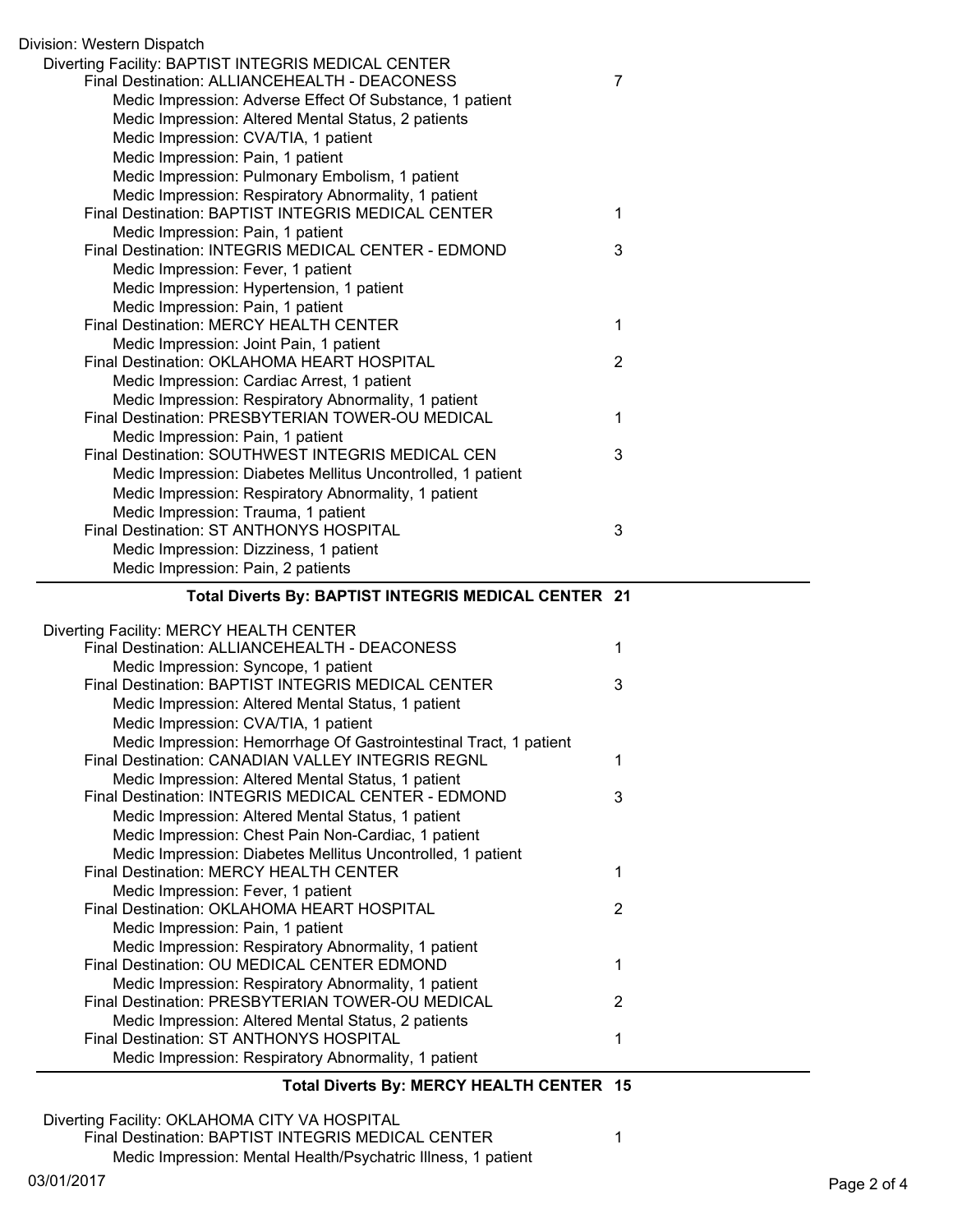| Final Destination: OU MEDICAL CENTER EDMOND                                                        | 1              |
|----------------------------------------------------------------------------------------------------|----------------|
| Medic Impression: Fever, 1 patient                                                                 |                |
| Final Destination: SOUTHWEST INTEGRIS MEDICAL CEN                                                  | 4              |
| Medic Impression: Chest Pain Non-Cardiac, 1 patient                                                |                |
| Medic Impression: Pain, 1 patient                                                                  |                |
| Medic Impression: Respiratory Abnormality, 1 patient                                               |                |
| Medic Impression: Trauma, 1 patient                                                                |                |
| Final Destination: ST ANTHONYS HOSPITAL                                                            | 6              |
| Medic Impression: Altered Mental Status, 1 patient                                                 |                |
| Medic Impression: Chest Pain Non-Cardiac, 1 patient                                                |                |
| Medic Impression: Hemorrhage Of Gastrointestinal Tract, 1 patient                                  |                |
| Medic Impression: Pain, 1 patient                                                                  |                |
| Medic Impression: Respiratory Abnormality, 1 patient                                               |                |
| Medic Impression: Syncope, 1 patient                                                               |                |
| Final Destination: ST ANTHONYS SOUTH                                                               | 1              |
| Medic Impression: Hypertension, 1 patient                                                          |                |
| Total Diverts By: OKLAHOMA CITY VA HOSPITAL 13                                                     |                |
|                                                                                                    |                |
| Diverting Facility: OKLAHOMA HEART HOSPITAL                                                        |                |
| Final Destination: MERCY HEALTH CENTER                                                             | 3              |
| Medic Impression: Congestive Heart Failure, 1 patient                                              |                |
| Medic Impression: Hypertension, 1 patient                                                          |                |
| Medic Impression: Hypothermia, 1 patient                                                           |                |
|                                                                                                    |                |
| Total Diverts By: OKLAHOMA HEART HOSPITAL 3                                                        |                |
| Diverting Facility: OKLAHOMA HEART HOSPITAL SOUTH                                                  |                |
| Final Destination: SOUTHWEST INTEGRIS MEDICAL CEN                                                  | 1              |
| Medic Impression: Pain, 1 patient                                                                  |                |
|                                                                                                    |                |
| Total Diverts By: OKLAHOMA HEART HOSPITAL SOUTH 1                                                  |                |
| Diverting Facility: OU MEDICAL CENTER EDMOND                                                       |                |
|                                                                                                    |                |
| Final Destination: MERCY HEALTH CENTER                                                             | 1              |
| Medic Impression: Altered Mental Status, 1 patient                                                 |                |
|                                                                                                    |                |
| Total Diverts By: OU MEDICAL CENTER EDMOND 1                                                       |                |
|                                                                                                    |                |
| Diverting Facility: PRESBYTERIAN TOWER-OU MEDICAL<br>Final Destination: ALLIANCEHEALTH - DEACONESS | 1              |
| Medic Impression: Syncope, 1 patient                                                               |                |
| Final Destination: BAPTIST INTEGRIS MEDICAL CENTER                                                 | 6              |
| Medic Impression: Altered Mental Status, 1 patient                                                 |                |
| Medic Impression: Fever, 1 patient                                                                 |                |
| Medic Impression: Fracture Closed, 1 patient                                                       |                |
| Medic Impression: Hemorrhage, 1 patient                                                            |                |
| Medic Impression: Pain, 1 patient                                                                  |                |
| Medic Impression: Vomiting, 1 patient                                                              |                |
| Final Destination: OU MEDICAL CENTER EDMOND                                                        | 10             |
| Medic Impression: Altered Mental Status, 3 patients                                                |                |
|                                                                                                    |                |
| Medic Impression: Backache, 1 patient                                                              |                |
| Medic Impression: Bacterial Infection, 1 patient                                                   |                |
| Medic Impression: Fever, 1 patient<br>Medic Impression: Nausea/Vomiting, 1 patient                 |                |
| Medic Impression: Pain, 1 patient                                                                  |                |
| Medic Impression: Respiratory Abnormality, 2 patients                                              |                |
| Final Destination: PRESBYTERIAN TOWER-OU MEDICAL                                                   | 1              |
| Medic Impression: Syncope, 1 patient                                                               |                |
| Final Destination: SOUTHWEST INTEGRIS MEDICAL CEN                                                  | $\overline{2}$ |
| Medic Impression: Pain, 1 patient                                                                  |                |
| Medic Impression: Syncope, 1 patient<br>Final Destination: ST ANTHONYS HOSPITAL                    | 12             |